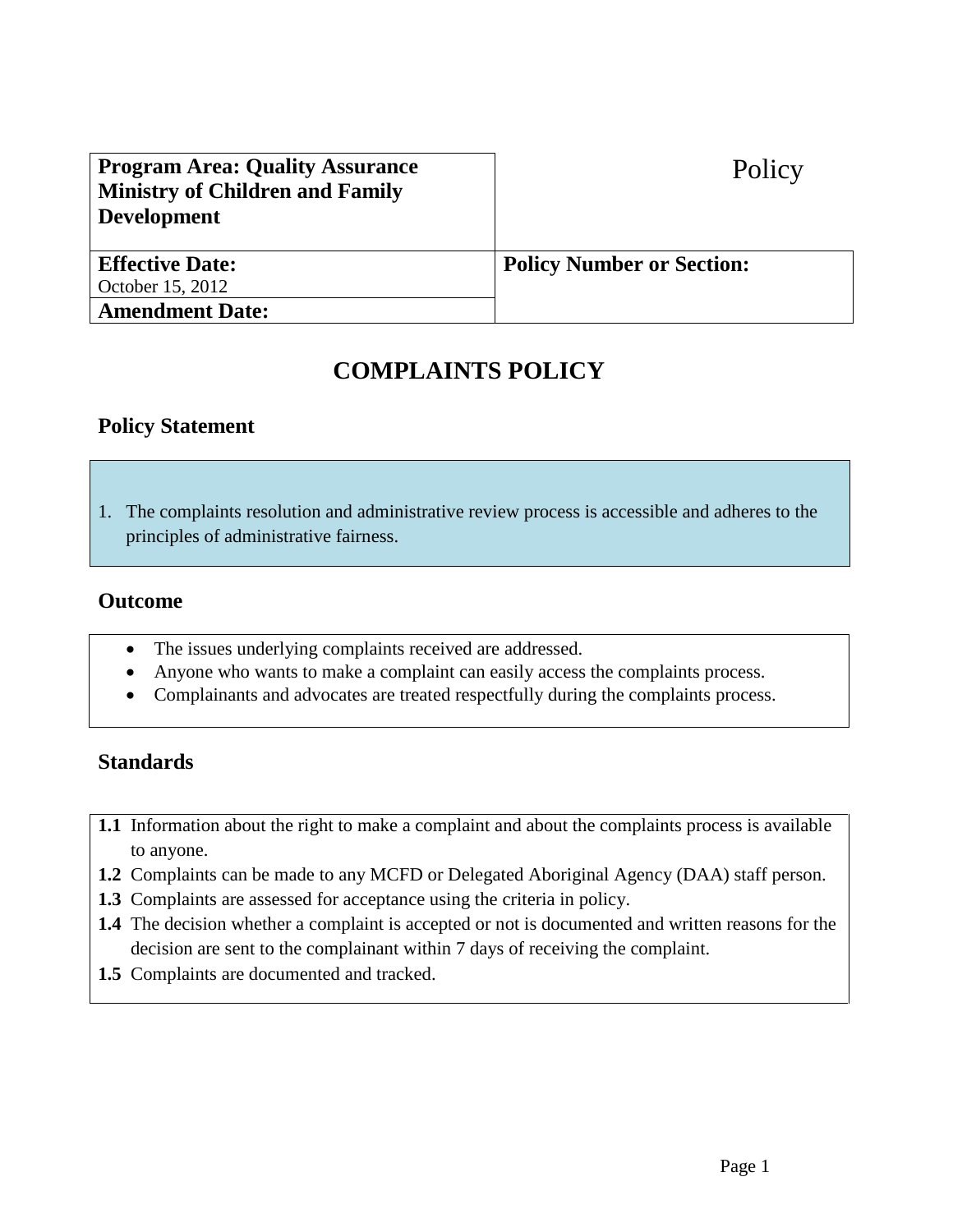# **Procedures**

### **Receiving a complaint**

- When a complaint is made to a staff person, the complainant's concerns and contact details are forwarded to the complaints specialist and the complainant is provided with information on how to contact the complaints specialist directly.
- The complaint specialist makes every effort to contact the complainant as soon as possible.

### **Criteria for accepting or not accepting a complaint**

- Complaints are accepted when they are about a decision, act or failure to act related to an MCFD service or delegated services provided pursuant to the *CFCSA* by a delegated Aboriginal Agency (DAA).
- Complaints are accepted from:
	- anyone who receives MCFD services or DAA delegated services or who believes they should receive MCFD services or DAA delegated services;
	- a person representing anyone who receives MCFD services or DAA delegated services or who believes they should receive MCFD services or DAA delegated services; and
	- The Representative for Children and Youth (RCY).

A complaint may not be accepted if:

- The child/ youth, young adult or complainant does not want to proceed with the complaint; or,
- The matter is before the courts or the remedy sought would conflict with an order or decision of the court; or,
- The matter is eligible for a review panel hearing under the *Mental Health Act*; or
- The matter is eligible for a review under another enactment or regulation other than the *Ombudsperson's Act*; or
- The complaint concerns matters to related youth justice services*,* and the person making the complaint is not authorized to access information under the *Youth Criminal Justice Act*; or
- The matter is eligible for a foster parent review or appeal.
- The decision to accept or not accept a complaint is documented.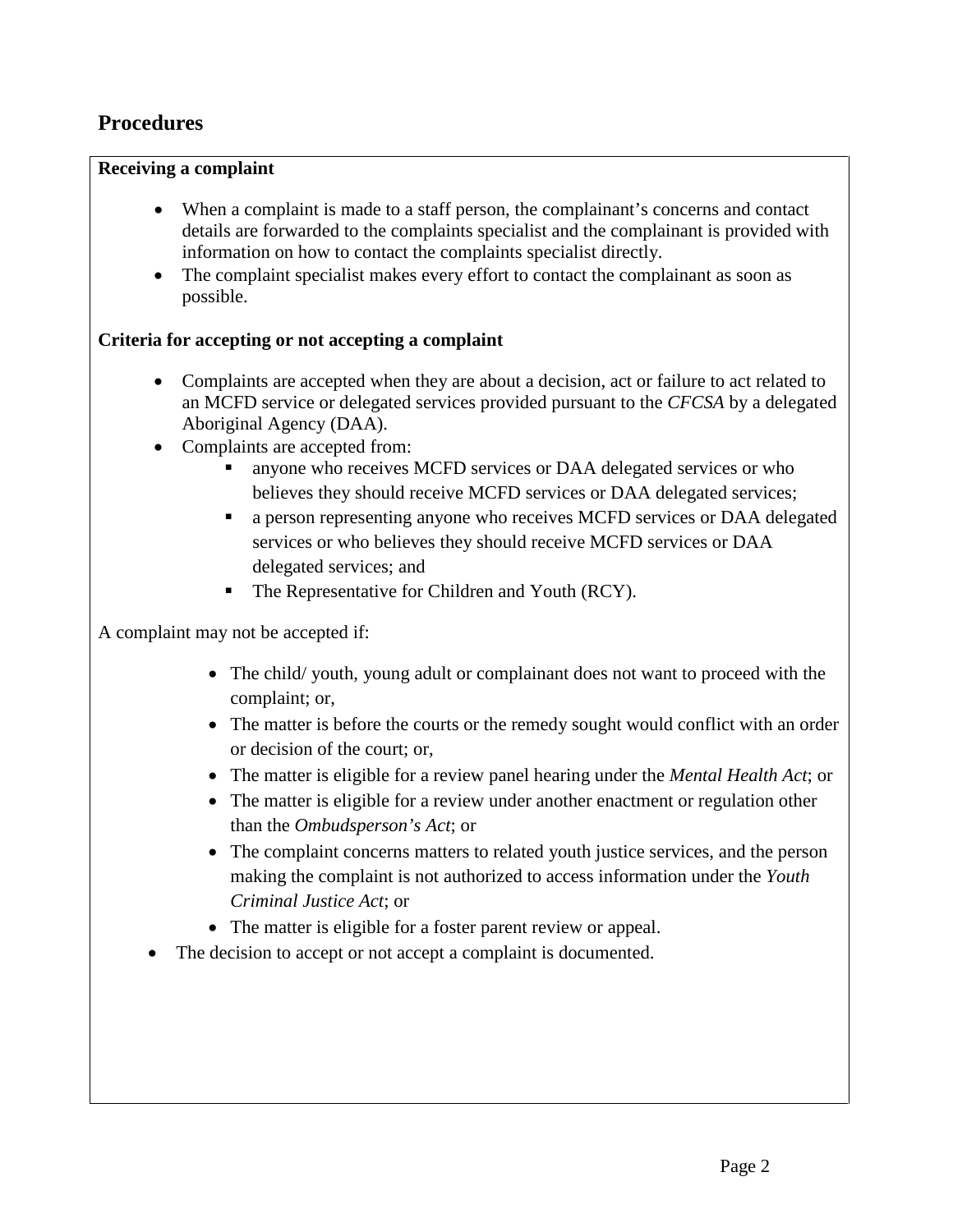## **Notification Regarding Acceptance**

- The complainant is told as soon as possible in person, or by phone, whether or not the complaint is accepted.
- If the complaint is accepted, the complainant is sent a letter within 7 days of the complaint specialist receiving the complaint that accepts the complaint; outlines the issues identified; and describes the complaints process.
- If the complaint is not accepted, the complainant is sent a letter within 7 days of the receipt of the complaint that provides the reasons why the complaint is not accepted and describes the options for external reviews.

## **Options for Resolution or Administrative Review**

- The complainant may choose to participate in resolution or request an administrative review.
- The complaints specialist discusses with the complainant the options for resolution or administrative review and provides details and benefits of each process.
- The 30 day time frame for resolution and administrative review begins when the complainant advises the complaints specialist which option is chosen. The complaints specialist documents the date and which approach the complainant wishes to use.
- The complaints specialist advises the involved staff of the complaint as appropriate.

## **Decision Not to Proceed with a Complaint**

- Circumstances can change during a complaints process. It may be decided not to proceed with a complaint if:
	- The child/ youth, young adult or complainant does not want to proceed with the complaint; or,
	- The matter is before the courts or the remedy sought would conflict with an order or decision of the court; or,
	- The matter is eligible for a review panel hearing under the Mental Health Act; or
	- The matter is eligible for a review under another enactment or regulation other than the Ombudsperson's Act; or
	- The complaint concerns matters to related youth justice services, and the person making the complaint is not authorized to access information under the Youth Criminal Justice Act; or
	- The matter is eligible for a foster parent review or appeal.
- The decision not to proceed with resolution is made by the complaints specialist.
- The decision not to proceed with an administrative review is made by the review authority.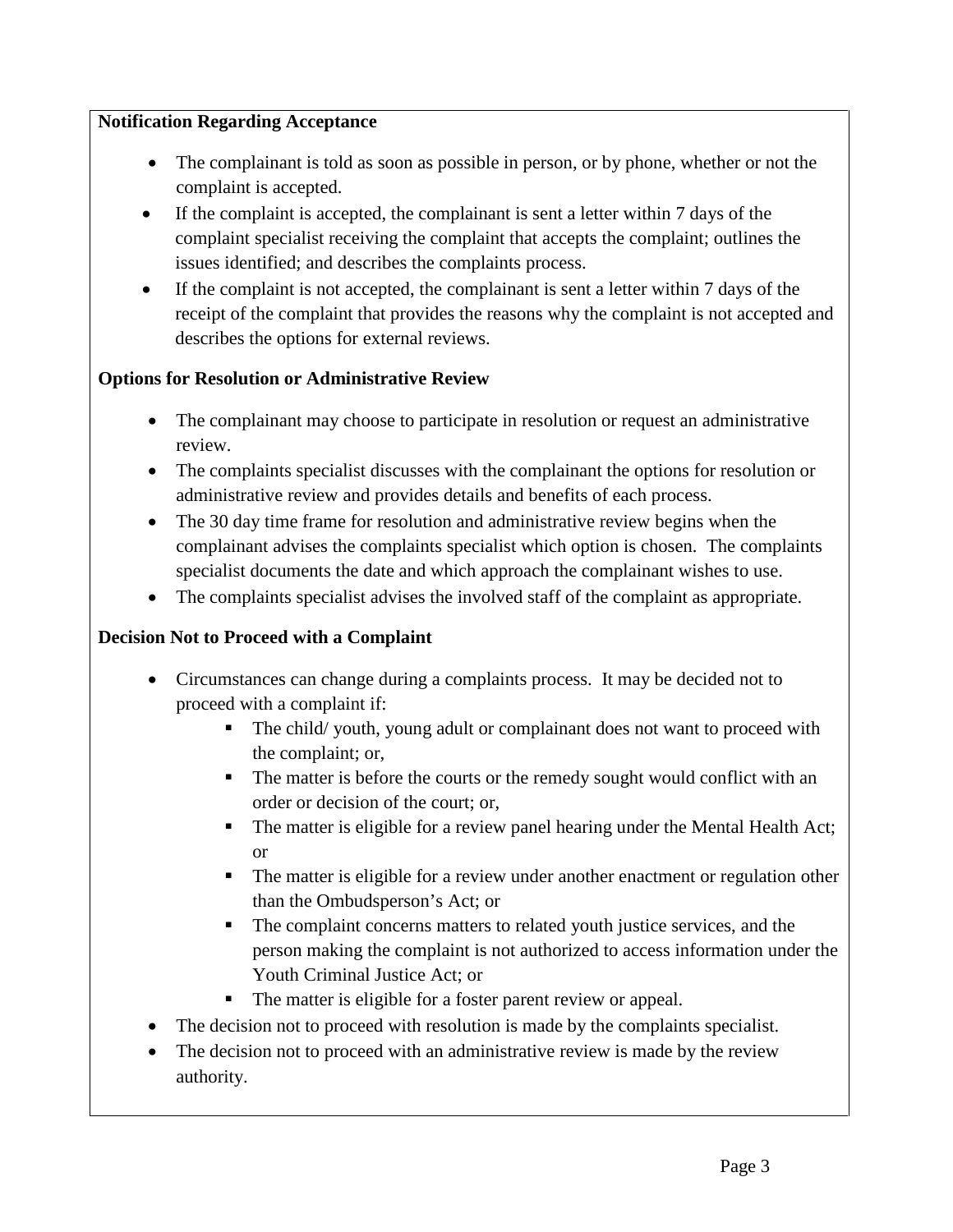• The decision not to proceed with a complaint is documented and the complainant is notified in writing within 7 days of the decision not to proceed and the reasons for the decision.

## **Misconduct, Criminal Conduct and Child Safety Concerns**

- Where the complaint concerns allegations of negligence or misconduct on the part of an employee, an investigation must occur that is separate and apart from the complaints process and consistent with any relevant legislation, collective agreements, and personnel policies.
- When a complaint concerns allegations of criminal conduct, the matter will be reported to the appropriate police force or Royal Canadian Mounted Police detachment.
- When the complaint raises child protection concerns, the matter will be reported to the appropriate child protection staff.
- Despite reporting matters to police, child protection staff or personnel staff, the complainant may still want to proceed with resolution or administrative review of the complaint concerns. The complaints process will be conducted in a manner which does not interfere with criminal or child protection investigations or with personnel processes.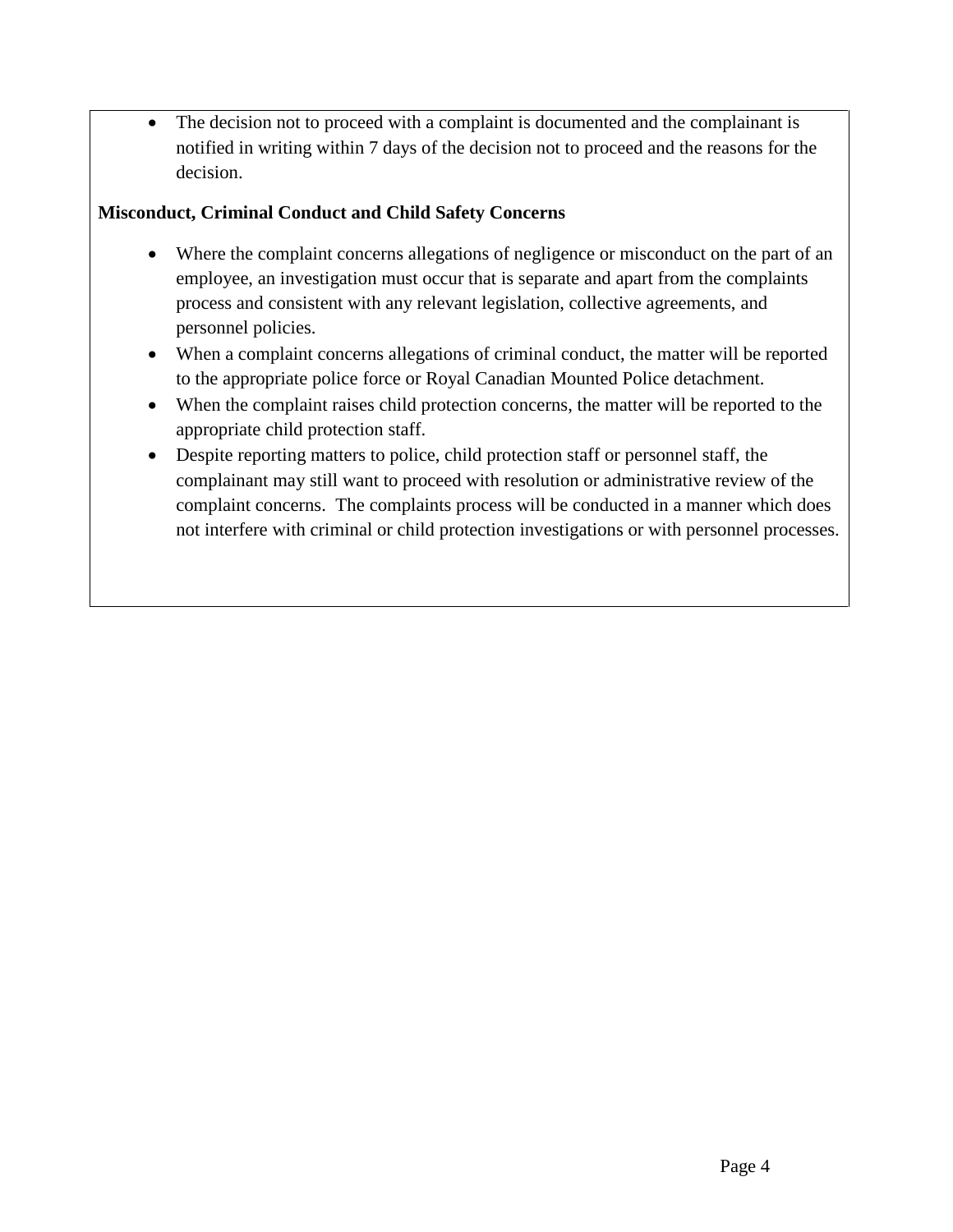# **Policy Statement**

**2** The importance of advocates in supporting complainants to access the complaints process, identify complaint issues, and to express their views is recognized.

## **Outcome**

- Complainants feel supported to involve advocates in the complaints process.
- The views of complainants are heard and understood.

# **Standards**

- 2.1 An advocate participates in the complaints process with the agreement of the complainant.
- 2.2 The complainant provides informed written consent to share specific and legally permissible information with the advocate. (Note that the *Youth Criminal Justice Act* has specific provisions regarding access to and disclosure of information which does not permit a complainant to give consent for access to and disclosure of information, and which restricts subsequent disclosure of information.)
- 2.3 A complainant's advocate is treated with respect.

# **Procedures**

- Information is shared or not shared according to the *Freedom of Information and Privacy Protection Act;* the *Youth Justice Act;* the *Youth Criminal Justice Act;* the *Child Family and Community Service Act* and other relevant acts and regulations.
- Ministry and DAA staff will provide information about advocates and assist the complainant to access an advocate if requested.
- An advocate can initiate a complaint with the ministry. After receiving the complaint information, the complaints specialist will contact the complainant and confirm the advocate is acting for the complainant.
- The RCY can make a complaint in her own right, or can provide advocacy support to young people. The complaint specialist will clarify with the RCY what role is being taken when the RCY is involved.
- The complaints specialist, advocate and complainant will agree on how they will communicate with each other during the complaints process. For example, the complainant may request that the advocate is the only point of contact for the complaints specialist.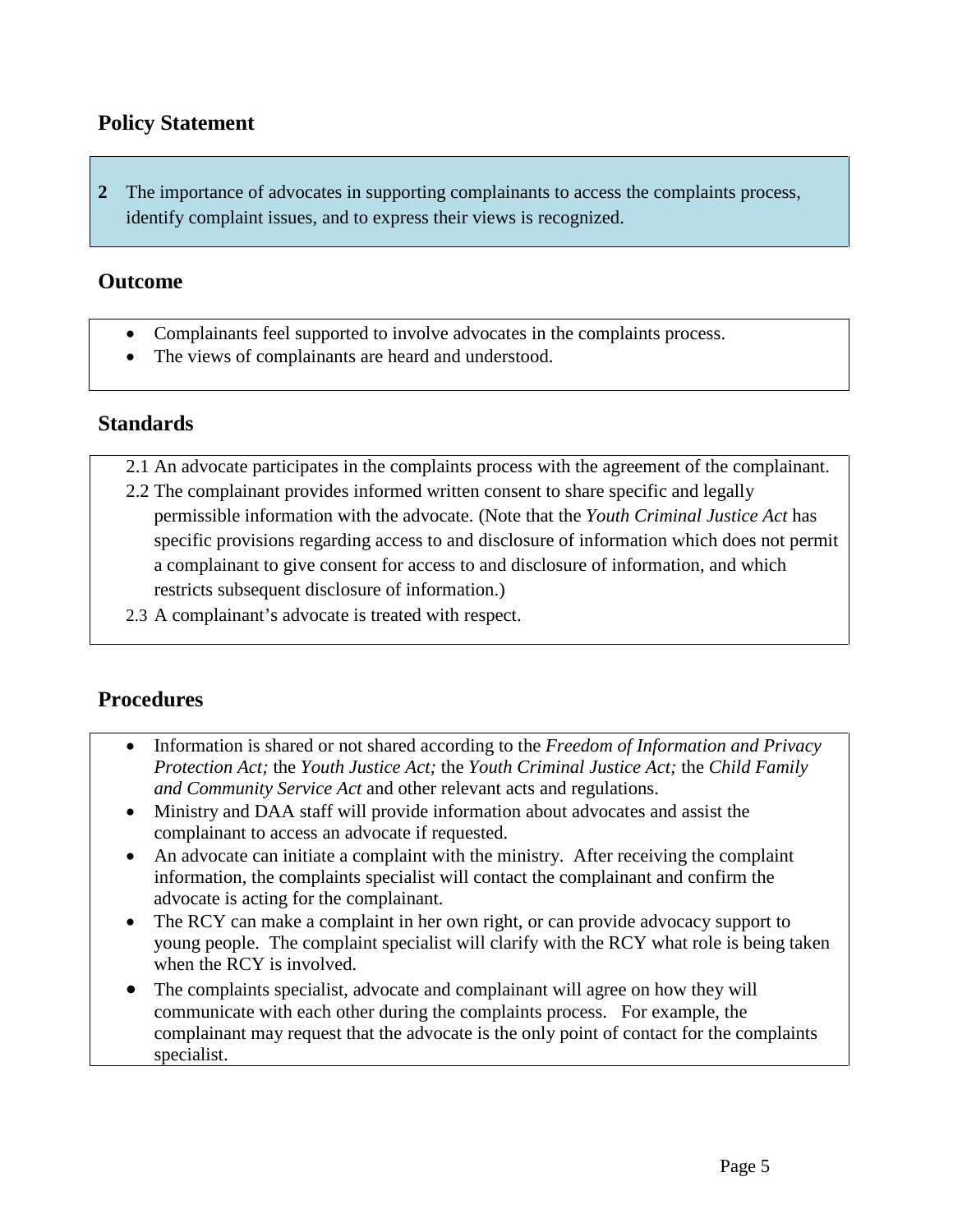# **Policy Statement**

3 Resolution is an opportunity to solve complaints issues close to the local level.

## **Outcome**

- Complainants experience timely solutions to the underlying issues in their complaints.
- Helping relationships are sustained or enhanced.
- Most complaints are solved through resolution.

## **Standards**

- 3.1 The resolution phase of the complaints process is completed within 30 days of the complainant choosing resolution, unless there is agreement between the complainant and the ministry that the timeline be extended.
- 3.2 Within 7 days of completing the resolution, a letter describing the outcomes is sent to the complainant.

# **Procedures**

### **Resolution Phase**

- When the complainant chooses resolution, the complaints specialist advises involved staff of the complaint details and whether there is an advocate.
- The involved staff contact the complainant and/or advocate as soon as possible to acknowledge the complaint and confirm the complainant's issues; and to initiate resolution.
- Involved staff make every effort to resolve the complainant's issues during resolution.
- The complaints specialist can assist with resolution by providing facilitation, or other supports as required.

### **Decision Not to Proceed with Resolution**

- Circumstances can change during the complaints process. It may be decided not to proceed with resolution if:
	- The child/ youth, young adult or complainant does not want to proceed with resolution; or,
	- The matter is before the courts or the remedy sought would conflict with an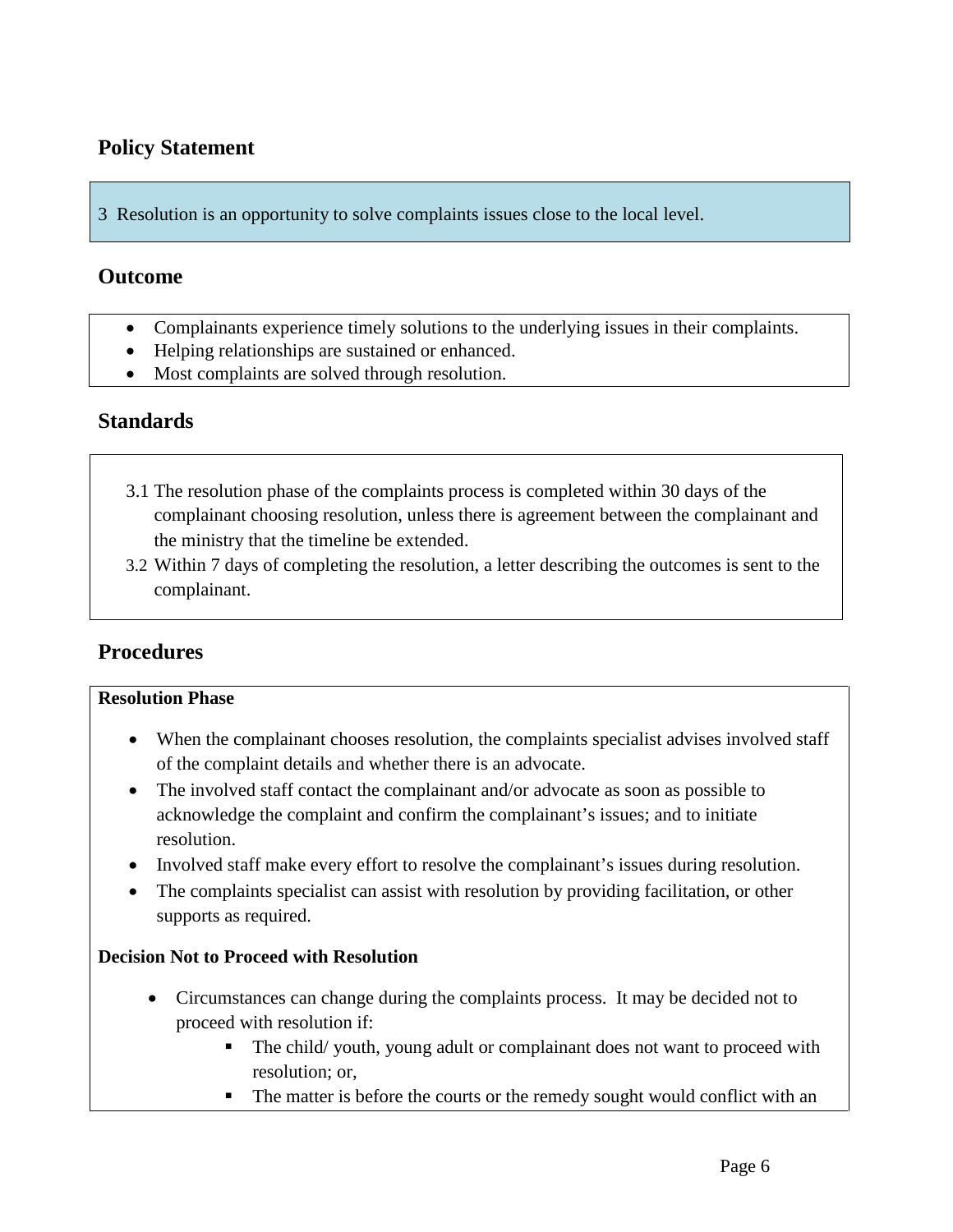order or decision of the court; or,

- The matter is eligible for a review panel hearing under the Mental Health Act; or
- The matter is eligible for a review under another enactment or regulation other than the Ombudsperson's Act; or
- The complaint concerns matters to related youth justice services, and the person making the complaint is not authorized to access information under the Youth Criminal Justice Act; or
- The matter is eligible for a foster parent review or appeal.
- The decision not to proceed with resolution is made by the complaints specialist.
- The decision not to proceed with resolution is documented and the complainant is notified in writing within 7 days of the decision not to proceed and the reasons for the decision.

## **Resolution Timelines**

- An extension of a specified period of time can be agreed by the complainant and the ministry. There can be more than one extension.
- Resolution ends when:
	- the complaint is resolved to the satisfaction of the complainant; or
	- the 30 day period for resolution ends without an agreement or an extension; or
	- the complainant requests an administrative review.
- Resolution phase is complete when a letter is sent to the complainant outlining the outcome, including any agreements and actions to be taken and the complainant's right to request an administrative review of the matter.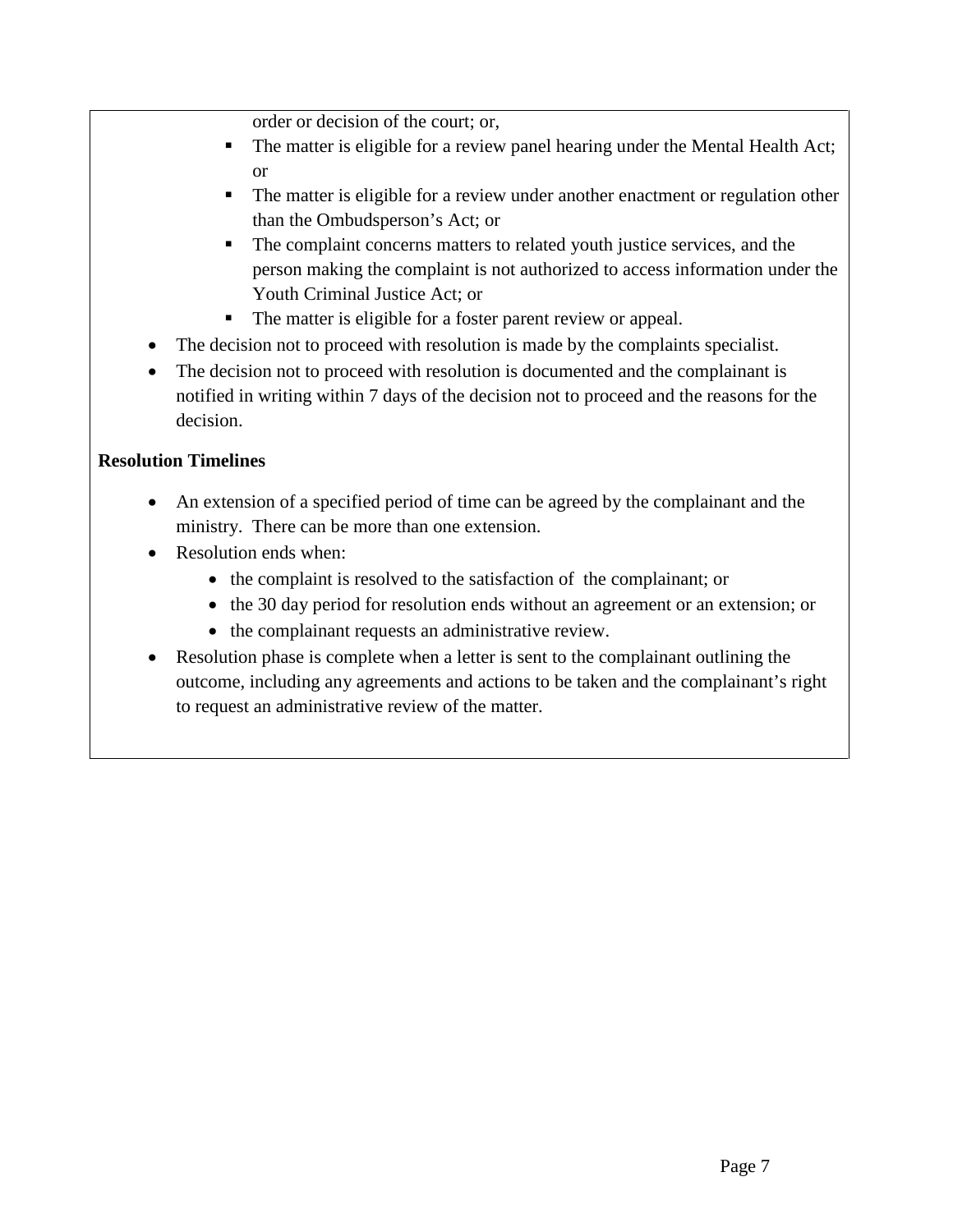# **Policy Statement**

4 An administrative review provides an examination of the complaint issues by a review authority, who has not been involved in matters related to the complaint.

## **Outcome**

• Upon request complainants have their complaints reviewed and decided by an uninvolved review authority.

### **Standards**

- 4.1 Complainants can request an administrative review at any point in the complaints process.
- 4.2 The administrative review is complete within 30 days of the request for an administrative review unless the complainant agrees to an extension.
- 4.3 Complainants and the relevant staff are advised of the administrative review conclusions and recommendations in writing within 7 days of the decision.

# **Procedures**

### **Request for an Administrative Review**

- The complaints specialist:
	- receives and documents the request for an administrative review, including the issues identified by the complainant,
	- designates an uninvolved person to be the review authority for the administrative review,
	- provides the review authority with details of the administrative review request.

### **Uninvolved Review Authority**

• A person will not conduct an administrative review for any complaint in which the person has been directly involved, has been in a position responsible for making or overseeing decisions made with respect to the complaint.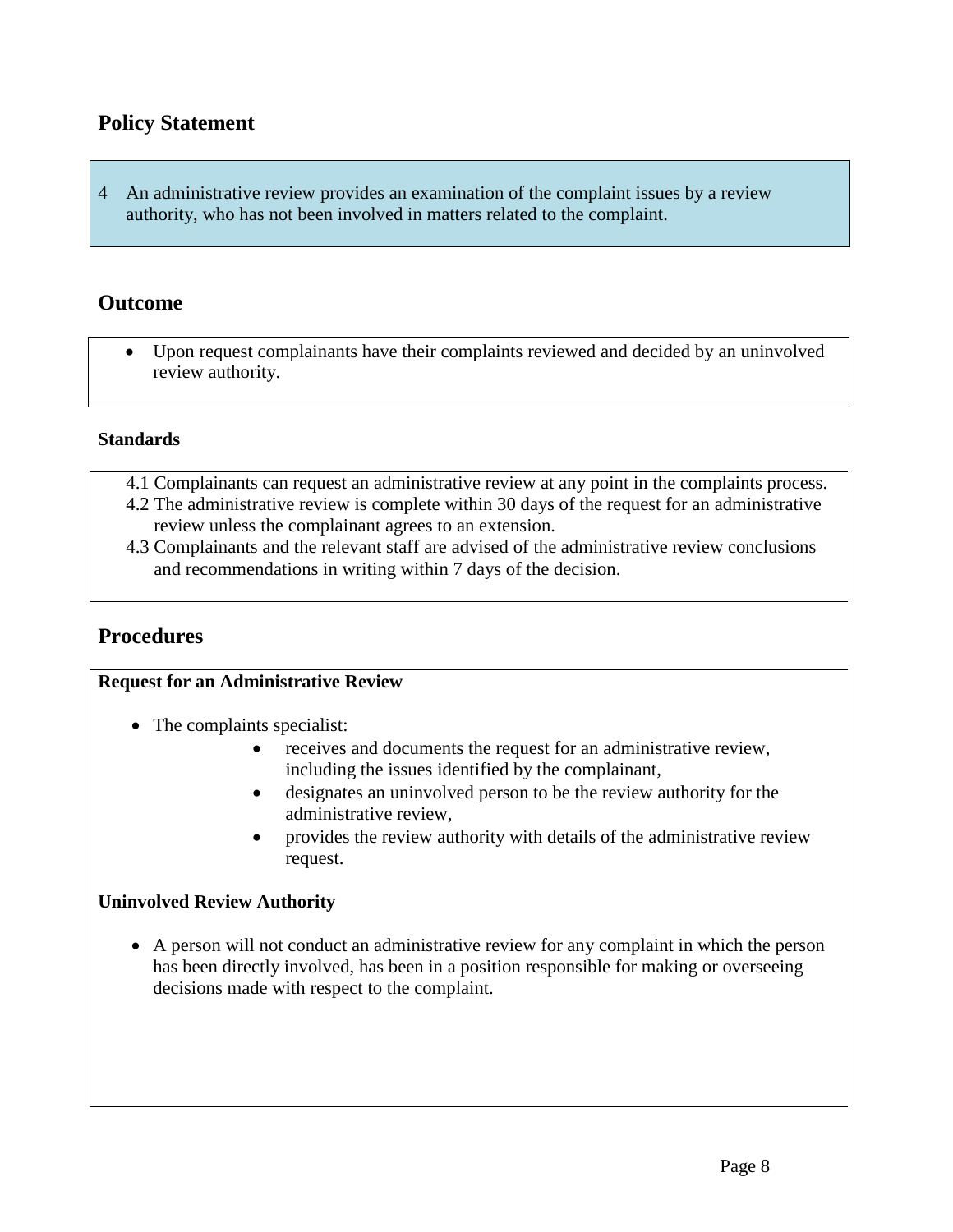## **Conducting the Administrative Review**

- The review authority bases the administrative review conclusions and recommendations on relevant information:
	- provided by the child/ youth, or young adult, complainant, advocate, staff, or others as required; and
	- contained in files, letters, emails, and other documents.

### **Decision Not to Proceed with a Complaint**

- Circumstances can change during a complaints process. It may be decided not to proceed with the administrative review if:
	- The child/ youth, young adult or complainant does not want to proceed with the administrative review; or,
	- The matter is before the courts or the remedy sought would conflict with an order or decision of the court; or,
	- The matter is eligible for a review panel hearing under the Mental Health Act; or
	- The matter is eligible for a review under another enactment or regulation other than the Ombudsperson's Act; or
	- The complaint concerns matters to related youth justice services, and the person making the complaint is not authorized to access information under the Youth Criminal Justice Act; or
	- The matter is eligible for a foster parent review or appeal.
- The decision not to proceed with an administrative review is made by the review authority.
- The decision not to proceed with a complaint is documented and the complainant is notified in writing within 7 days of the decision not to proceed and the reasons for the decision.

### **Administrative Review Phase Timelines**

• The administrative review is completed within 30 days of the request for an administrative review, unless an extension of a specified period of time can be agreed by the complainant and review authority. The agreement can be renewed.

## **Requesting Resolution after an Administrative Review has Begun**

- At any point before an administrative review ends, the complainant may decide to move to resolution.
- If the complainant decides to participate in resolution after an administrative review has begun, the administrative review is ended, without a conclusion or recommendations, on the date of the complainant's request and the resolution timeline begins.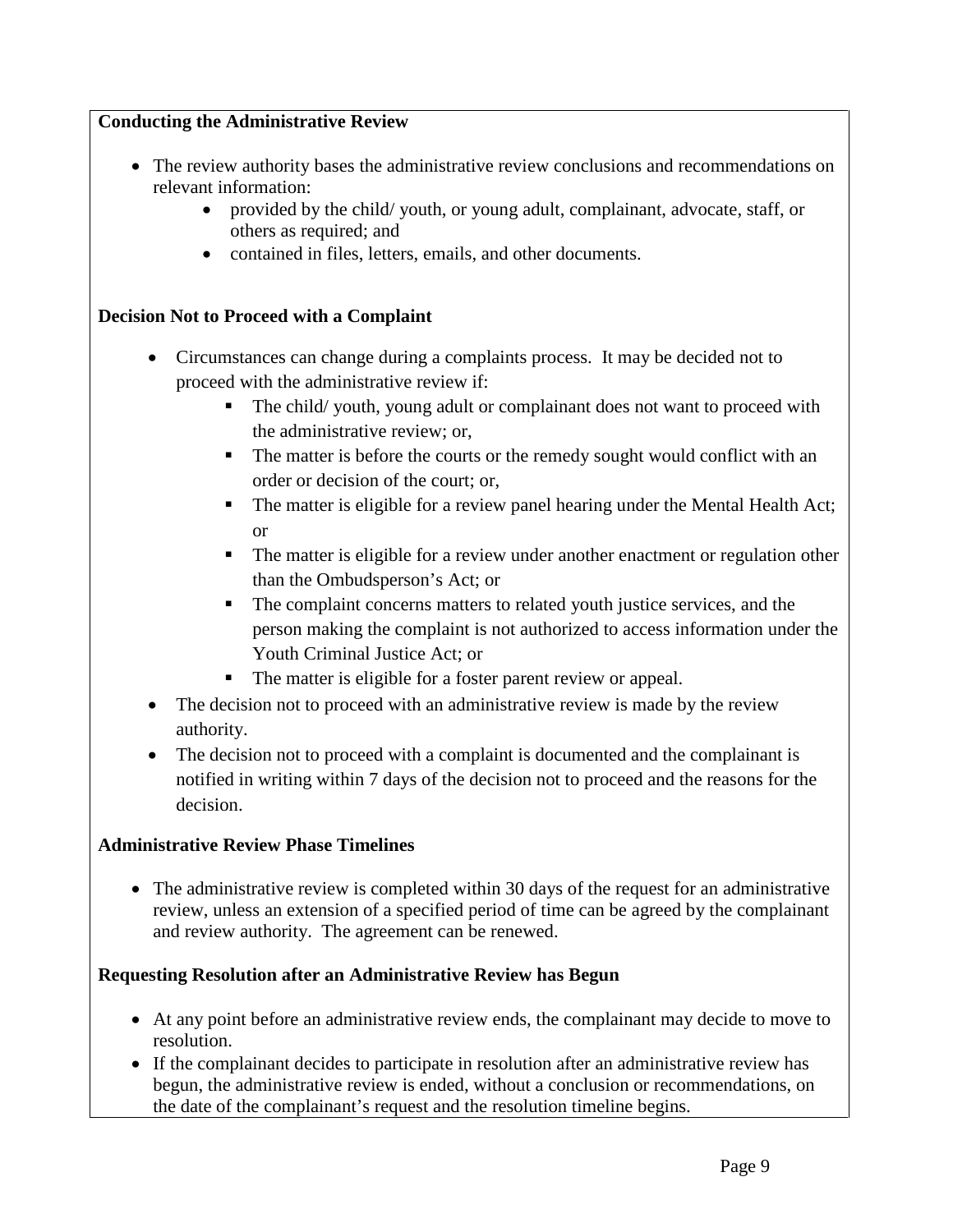• If the complainant subsequently makes a new requests for an administrative review, the initial administrative review is reinstated. The reinstated administrative review is completed within 30 days of this new request unless the complainant and review authority agree to an extension.

## **Administrative Review Conclusions and Recommendations**

- In arriving at a conclusion, the review authority must consider:
	- the information the review authority reviewed including relevant legislation and regulations; policies and procedures; interviews with relevant people; and
	- available resources.
- At the conclusion of the administrative review, the review authority can make recommendations provided that the recommendations can legally be done in the circumstances under review.
- The complainant and relevant staff are advised as soon as possible of the review authority's conclusion and any recommendations.
- The review authority sends a letter to the complainant; child/youth or young adult who is subject of the review, unless it is not in the child/youth or young adult's best interest to receive the letter; and to the relevant staff within 7 days of the conclusion of the administrative review advising them of the review authority's conclusions, and any recommendations. The letter also summarizes the information considered; reason for the conclusions and any recommendations; and provides the options for external review.
- Once the administrative review is concluded, the complaint issues will not be addressed further within the complaints process. The complainant may have options for external review.